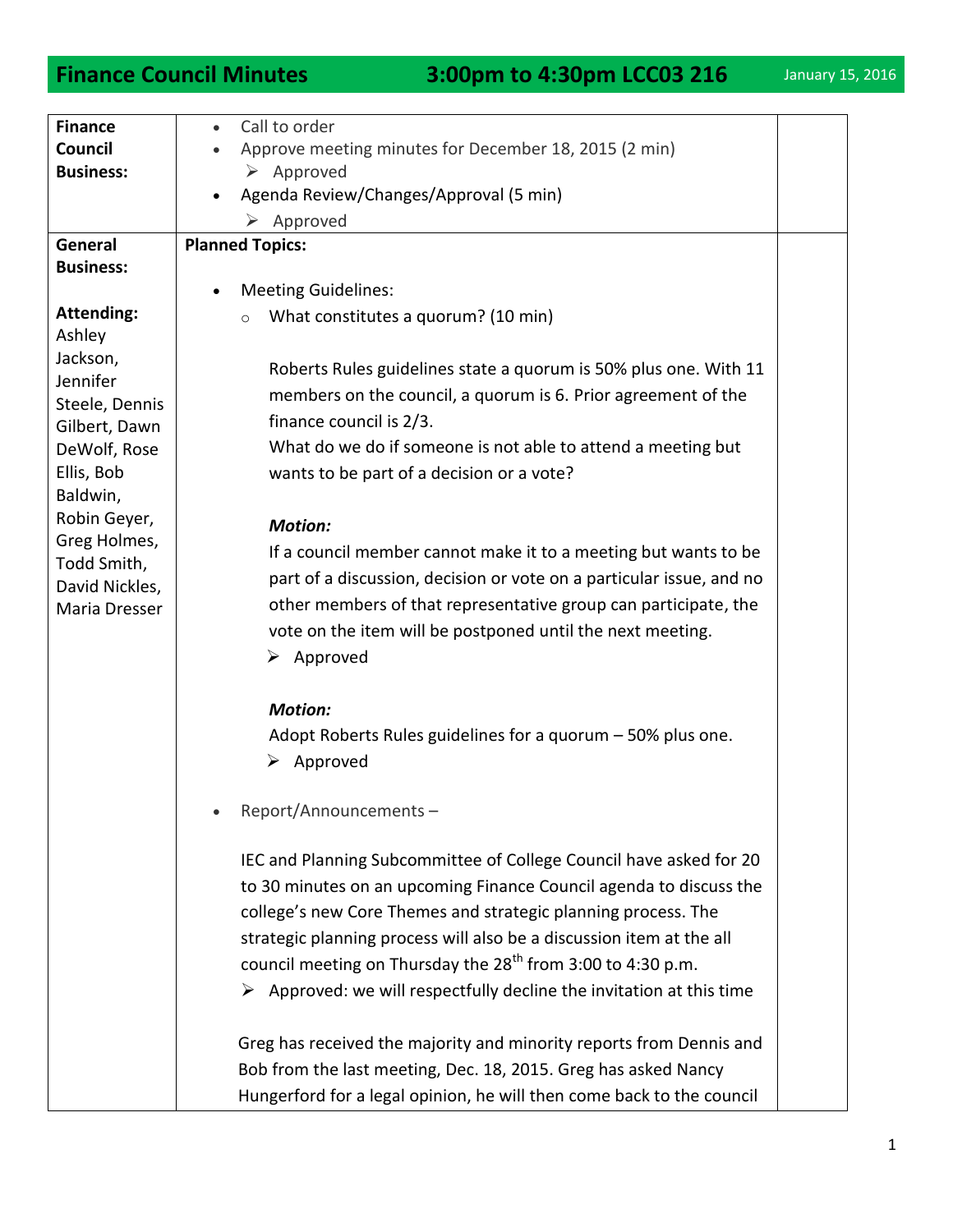| with his opinion.                                                                                                                                                                                                                                                            |  |
|------------------------------------------------------------------------------------------------------------------------------------------------------------------------------------------------------------------------------------------------------------------------------|--|
| Long Range Financial Plan (using Government Finance Officers Association<br>- Best Practices www.gfoa.org/long-term-financial-planning-0):<br><b>Work Plan Discussion:</b><br>Discuss distribution of questions and visits to various feedback<br>$\circ$<br>groups (10 min) |  |
| Dennis - LCCEA has provided a response, he will connect with<br>diversity council and faculty council next week                                                                                                                                                              |  |
| Todd - shared the letter with the managers this morning                                                                                                                                                                                                                      |  |
| Jen - shared the letter with IRAP and SAC; will be visiting with them<br>in the next week(s)                                                                                                                                                                                 |  |
| Dawn - will take it to learning council next week                                                                                                                                                                                                                            |  |
| Robin - shared it with technology council and will discuss with them<br>later this month                                                                                                                                                                                     |  |
| Bob - LCCEF hasn't had an opportunity to discuss yet                                                                                                                                                                                                                         |  |
| 2015-2016 Projections (20 min) - see handout, also Budget Website<br>$\bullet$<br>https://www.lanecc.edu/budget/16-17-budget-development<br>January projections are very preliminary; we will present a planning<br>projection to the board at their February 3 meeting      |  |
| <b>Funding formulas</b><br>$\circ$<br>Lane's state funding is dropping from \$31M in FY16 to an<br>estimated \$26.6M in FY17<br>We do estimate an additional \$300K in this current year due<br>to the impact of property taxes in the latest CCWD funding<br>formula        |  |
| Always a balance when budgeting between being conservative<br>(pessimistic) and objective (optimistic)                                                                                                                                                                       |  |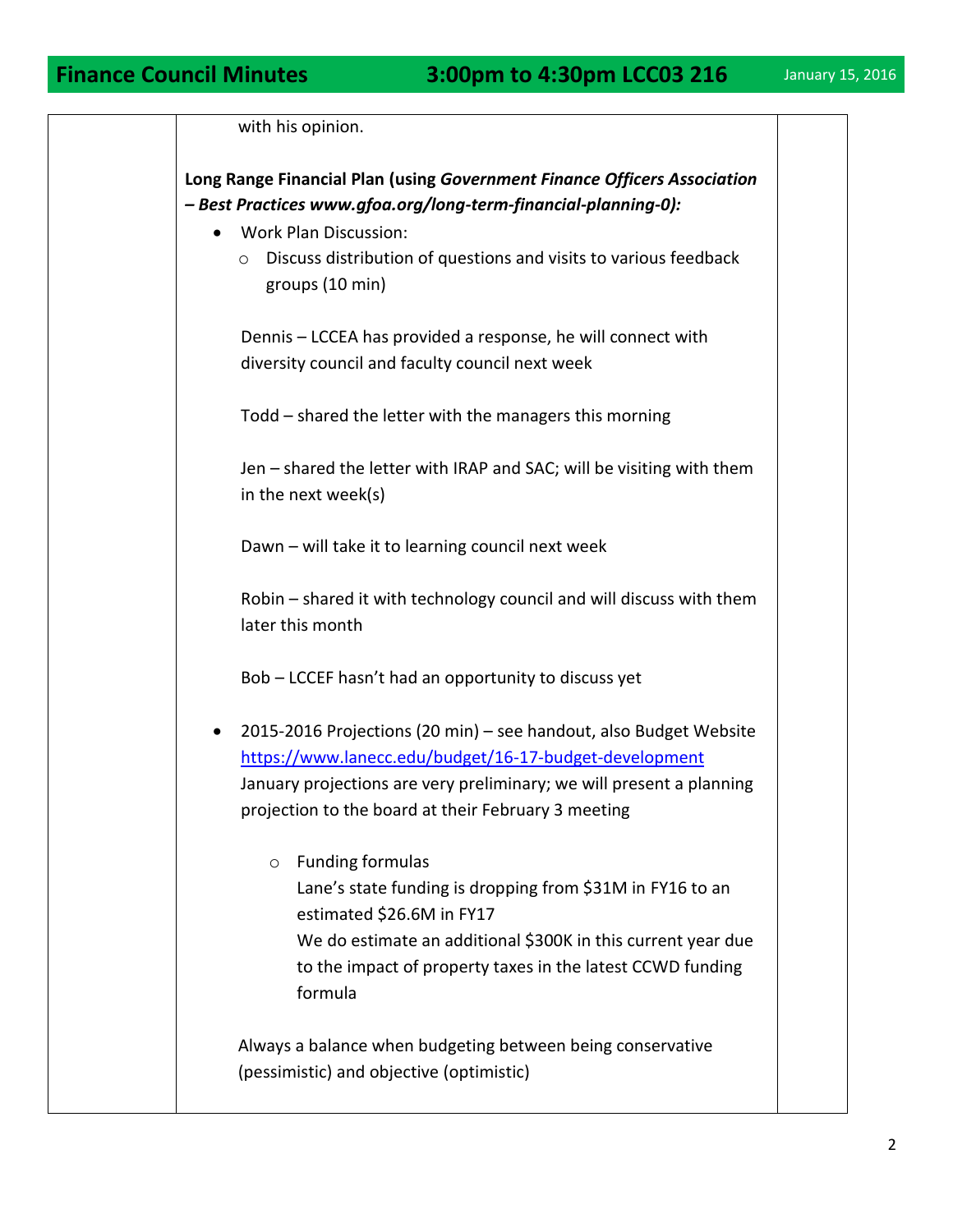|                                | <b>Credit and FTE estimates</b><br>$\circ$<br>At business officers meeting at the end of this month,<br>business officers from across the state will share updated<br>enrollment data that will be used to update our three year<br>rolling average estimate<br>FTE for the last 20 years, fundable and reimbursable (20 min)<br>After reviewing the data, Dennis has called into question Lane's<br>assertion that it leads both enrollment increases and declines.<br>Concern: by paying attention to short term finances we may be<br>contributing to the enrollment problem.<br>Interest in bringing data and people together to discuss enrollment<br>issues and opportunities. Need to understand the cause. Need to<br>listen to the voice of students and staff.<br>Suggestion to present an update on the Strategic Enrollment<br>Management plan at an upcoming Finance Council meeting.<br><b>Other ideas/Discussion Points/Future Agenda Items:</b><br>How Other Payroll Expenditure (OPE) is calculated<br>$\circ$<br><b>Staffing reports</b><br>$\circ$<br>Unit Planning data<br>$\circ$<br>Budget docs - acronym list<br>$\circ$ |  |
|--------------------------------|-------------------------------------------------------------------------------------------------------------------------------------------------------------------------------------------------------------------------------------------------------------------------------------------------------------------------------------------------------------------------------------------------------------------------------------------------------------------------------------------------------------------------------------------------------------------------------------------------------------------------------------------------------------------------------------------------------------------------------------------------------------------------------------------------------------------------------------------------------------------------------------------------------------------------------------------------------------------------------------------------------------------------------------------------------------------------------------------------------------------------------------------------|--|
|                                |                                                                                                                                                                                                                                                                                                                                                                                                                                                                                                                                                                                                                                                                                                                                                                                                                                                                                                                                                                                                                                                                                                                                                 |  |
| <b>ACTION</b><br><b>ITEMS:</b> |                                                                                                                                                                                                                                                                                                                                                                                                                                                                                                                                                                                                                                                                                                                                                                                                                                                                                                                                                                                                                                                                                                                                                 |  |
| <b>Adjourn</b>                 | Wrap up                                                                                                                                                                                                                                                                                                                                                                                                                                                                                                                                                                                                                                                                                                                                                                                                                                                                                                                                                                                                                                                                                                                                         |  |
| <b>Meeting</b>                 | *October 2, 2015 October 16, 2015 November 6, 2015 November 20, 2015                                                                                                                                                                                                                                                                                                                                                                                                                                                                                                                                                                                                                                                                                                                                                                                                                                                                                                                                                                                                                                                                            |  |
| <b>Schedule</b>                | *December 4, 2015 December 11, 2015 December 18, 2015                                                                                                                                                                                                                                                                                                                                                                                                                                                                                                                                                                                                                                                                                                                                                                                                                                                                                                                                                                                                                                                                                           |  |
| (3pm- 4:30pm)                  | January 15, 2016 February 5, 2016 February 19, 2016 March 4, 2016                                                                                                                                                                                                                                                                                                                                                                                                                                                                                                                                                                                                                                                                                                                                                                                                                                                                                                                                                                                                                                                                               |  |
| in $03/216$ :                  | March 18, 2016 April 1, 2016 April 15, 2016 May 6, 2016 May 20, 2016<br>June 3, 2016 June 17, 2016                                                                                                                                                                                                                                                                                                                                                                                                                                                                                                                                                                                                                                                                                                                                                                                                                                                                                                                                                                                                                                              |  |
|                                |                                                                                                                                                                                                                                                                                                                                                                                                                                                                                                                                                                                                                                                                                                                                                                                                                                                                                                                                                                                                                                                                                                                                                 |  |
|                                | *Oct 2 was canceled *Dec 4 was rescheduled to Dec 11                                                                                                                                                                                                                                                                                                                                                                                                                                                                                                                                                                                                                                                                                                                                                                                                                                                                                                                                                                                                                                                                                            |  |
| Membership                     | VP for College Services $(1)$ – Brian Kelly<br>$\bullet$                                                                                                                                                                                                                                                                                                                                                                                                                                                                                                                                                                                                                                                                                                                                                                                                                                                                                                                                                                                                                                                                                        |  |
| for                            | VP for Academic and Student Affairs (1) - Dawn DeWolf                                                                                                                                                                                                                                                                                                                                                                                                                                                                                                                                                                                                                                                                                                                                                                                                                                                                                                                                                                                                                                                                                           |  |